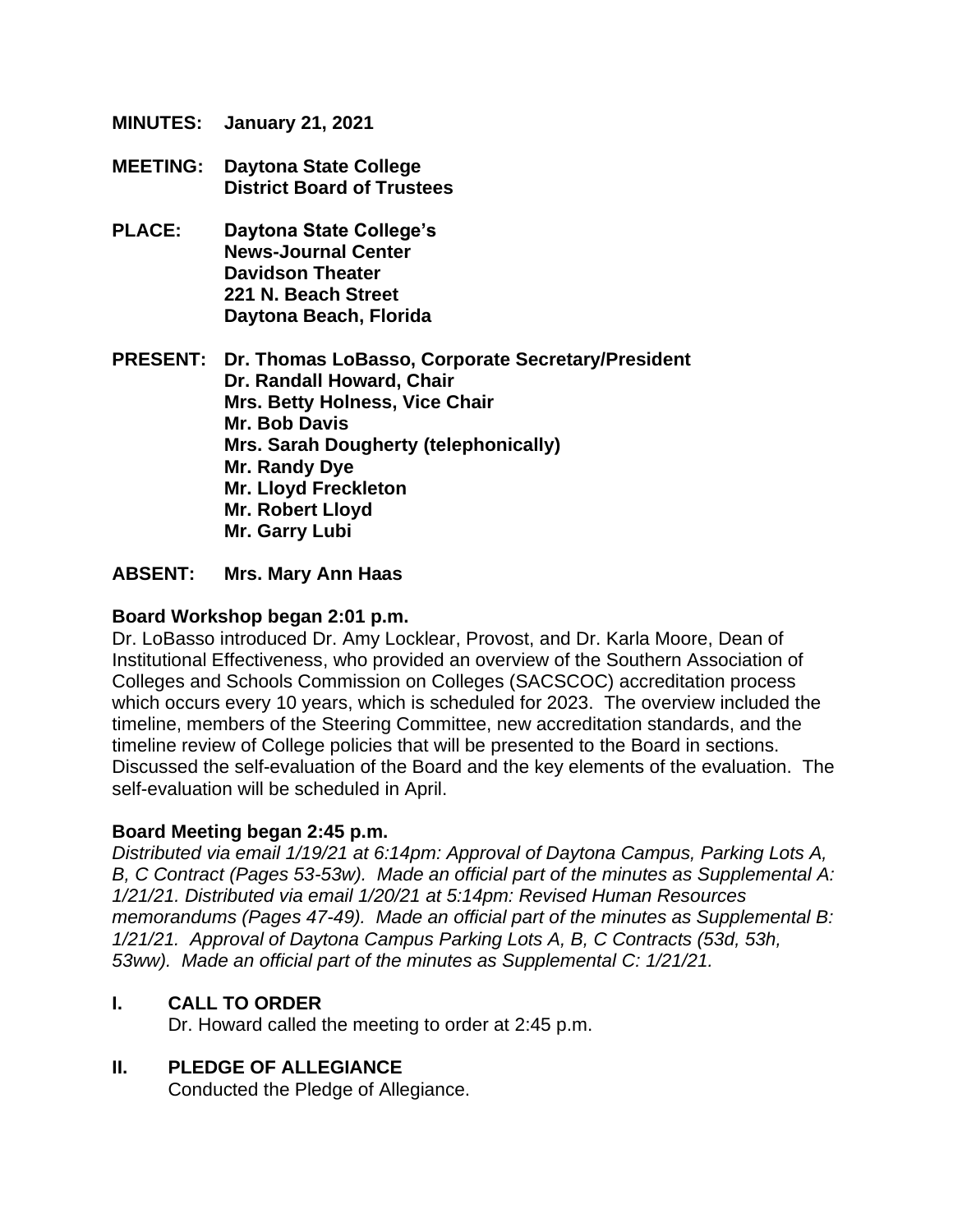#### **III. ROLL CALL**

Mrs. Haas was absent. Mrs. Dougherty joined telephonically, and all other trustees were present.

#### **IV. PUBLIC PARTICIPATION**

Dr. Howard inquired if there were any members from the public that requested time to appear before the Board. No requests were received.

### **V. CONSENT AGENDA**

- A. Approval of 11/12/20 Board Meeting Minutes
- B. Approval of 12/16/20 Special Board Meeting Minutes
- C. Approval of Agreements
- D. Approval of Agreements Affiliation
- E. Approval of Budget Amendments
- F. Approval of Deletion of Inventory Items
- G. Approval of Donations Surplus
- H. Approval of Grant Applications
- I. Approval of Human Resource Recommendations
- J. Approval of Out of District Field Trip Request

**MOTION:** (Lubi/Holness) The District Board of Trustees approve the Consent Agenda. Motion carried unanimously.

### **VI. TIME RESERVED/PRESIDENT**

#### **A. President's Update**

Dr. LoBasso welcomed everyone and hopes 2021 will be better than 2020. He continues to be active in engaging with the diversity and inclusion group on initiatives at the College. One initiative is the rededication of the J. Griffen Greene Center, which will occur during Black History Month on 2/18/21. He attended the Volusia County Legislative Delegation meeting and presented the College's legislative priorities for 2021. He stated the College hosted the State Board of Education Meeting and he presented information about the College that was well received. He thanked the Board for attending the Forough B. Hosseini Hall Dedication event. He shared information about the Community College Survey of Student Engagement (CCSSE) and a couple of results which he felt were a testament to the faculty, staff and the Board. Results showed 93% of students would recommend DSC to a friends or family and 87% had a good or excellent educational experience. Dr. LoBasso has been attending, either virtually or in-person, academic department meetings to answer any questions they might have since many do not see others outside of their areas. He shared how difficult it is to have music and drama during a pandemic and how the College was able to put together a Gift to the Commuting video. The video is posted on YouTube for the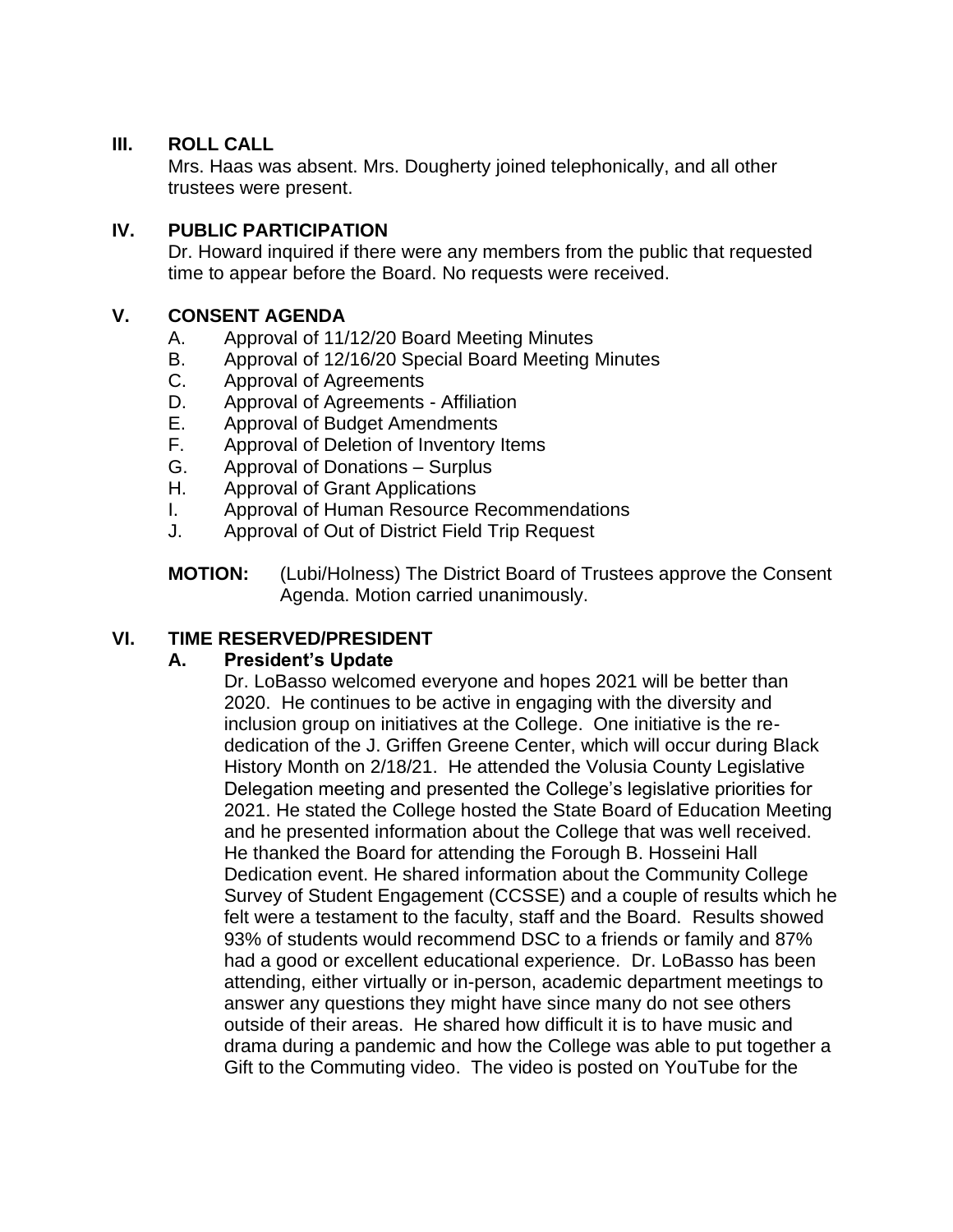community to enjoy and shared a brief portion of the video during the meeting.

#### **VII. FACILITIES**

- **A. Approval of Final Completion/Final Payment – Building 130 Remodel** Mr. Chris Wainwright, Associate Vice President of Facilities Planning, reviewed and presented for approval.
	- **MOTION:** (Freckleton/Dye) The District Board of Trustees approve the final payment and release of retainage for Building 130 Remodel in the amount of \$389,474.29 W & J Construction Corp. Motion carried unanimously.
- **B. Approval of Daytona Campus, Parking Lots A, B, C Contract** Mr. Wainwright reviewed and presented for approval.
	- **MOTION:** (Lloyd/Holness) The District Board of Trustees approve the below ranking and contract in the amount of \$1,021,000 to T & G Corporation, plus the addition of contingency of \$40,000 to the budget pursuant to the provisions of Florida Statute 287.055. Motion carried unanimously.

| Albu & Associates                  | <b>Winter Park</b> | FL  |
|------------------------------------|--------------------|-----|
| <b>Axios Construction</b>          | Casselberry        | FL  |
| <b>Full Time Construction</b>      | Palm Coast         | FL. |
| <b>Ovation Construction</b>        | Oviedo             | FL  |
| Perry-McCall Construction          | Daytona Beach      | FL. |
| T & G Corporation                  | Orlando            | FL. |
| <b>Welbro Building Corporation</b> | Maitland           | FL. |
| Wharton-Smith Inc.                 | Sanford            | FL. |

### **C. Approval of News-Journal Center Carpet Purchase**

Mr. Wainwright reviewed and presented for approval.

**MOTION:** (Lloyd/Dye) The District Board of Trustees approve the purchase from Spectra Contact Flooring for \$383,461.94 for the News-Journal Center. The insurance proceeds will supplement this cost with \$112,799.52. Motion carried unanimously.

#### **XIII. FINANCE**

#### **A. Executive and Financial Summary Reports as of 12/31/20**

Mr. Martin Cass, Vice President for Finance, presented the financial report for the period ending December 31, 2020. Information reviewed included Fund 1 Operating Revenue and Expenses, Carry Forward Funds, Comparison of Actual Revenue Received to Budgeted, Three-Year Analysis of Tuition and Fees, Comparison of Actual Expenses to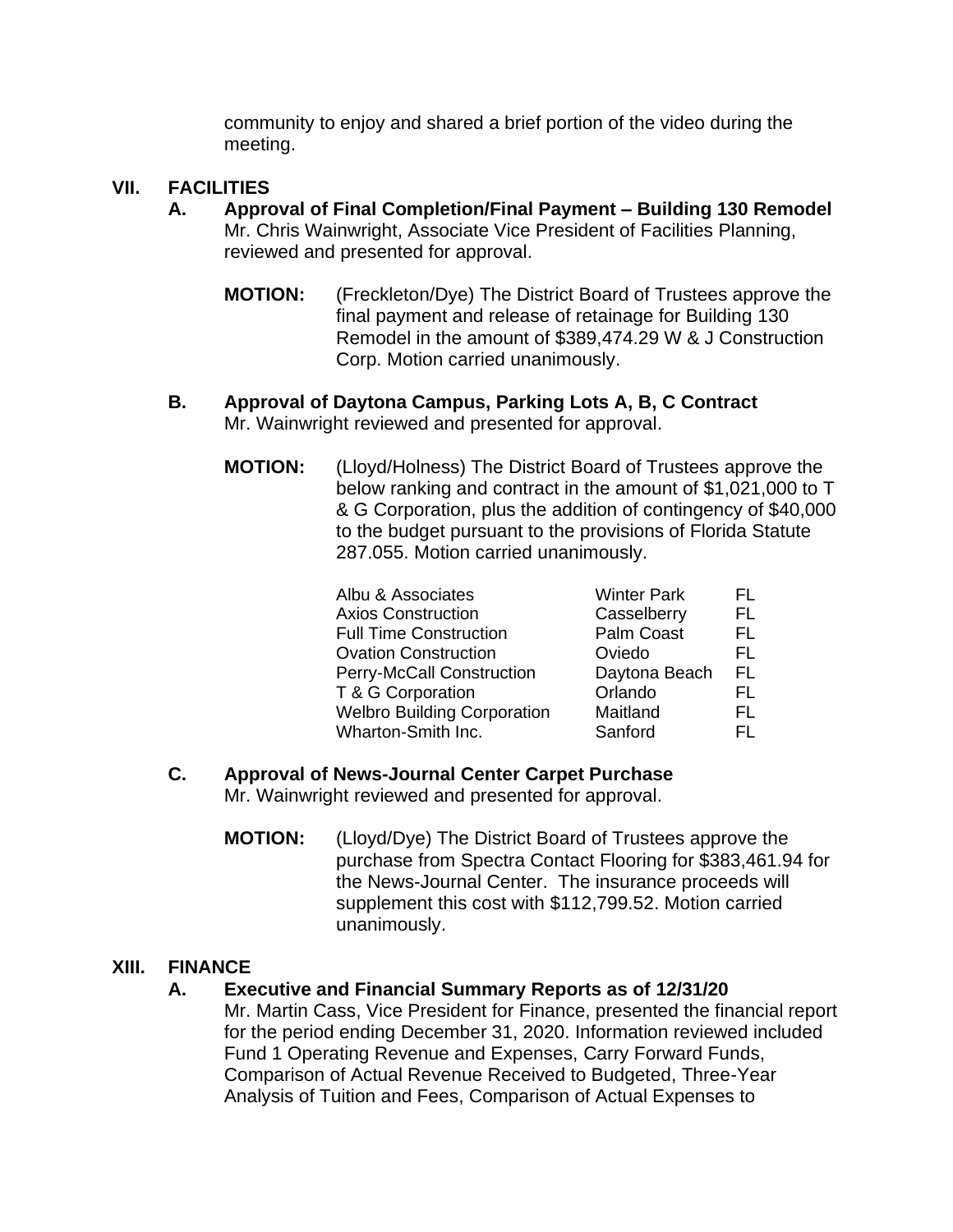Budgeted Costs, Major Capital Projects Funding, Recap of Major Project funding, and Summary of Major Capital Projects scheduled during the fiscal year. Dr. LoBasso discussed enrollment and how some CARES Act funding can assist with lost revenue due to enrollment declines. Mr. Cass reviewed details of the SunTrust loans.

**B. ACH/Wire Transfers/Checks Issued Greater Than/Equal to \$50,000 – November & December**

Mr. Cass presented as information.

## **IX. ACADEMIC AFFAIRS**

### **A. Cost of Textbooks and Instructional Materials – Spring 2021**

Dr. Locklear shared how faculty continue to focus on improvements such as utilizing open resources and putting together their own materials.

### **X. ENROLLMENT MANAGEMENT**

## **A. Approval of 2021/2022 Academic Calendar**

Dr. Erik D'Aquino, Vice President of Enrollment Management, reviewed the academic calendar and presented for approval.

**MOTION:** (Freckleton/Lubi) The District Board of Trustees approve the 2021-2022 Academic Calendar, as presented. Motion carried unanimously.

# **XI. TIME RESERVED/CONSTITUENT HEADS**

Reports were presented by Dr. Karla Moore on behalf of Dr. Alycia Ehlert, Administrators Council President, and Ms. Billie Jo Dunaway, Professional Council President. Dr. LoBasso read submitted reports on behalf of Student Government Association and Faculty Senate.

### **XII. TIME RESERVED/BOARD CHAIR**

# **A. Board Chair's Update**

Dr. Howard thanked everyone for their hard work this past year and how many thought things would be back to normal after a few months. He felt the College was doing a great job keeping the institution moving forward. He thanked the Board for attending the Forough B. Hosseini Hall dedication and seeing those in attendance was a great testament on what Mrs. Hosseini has done for the College. He shared this will be a tough legislative environment and that the Board is there to help and to call on them when needed. He commented on the CARES Act easing up restrictions and how this funding might be used to help increase enrollment for the Spring. He spoke on the accreditation process and encouraged the Board to think about what they could do better and what they would like to learn more about.